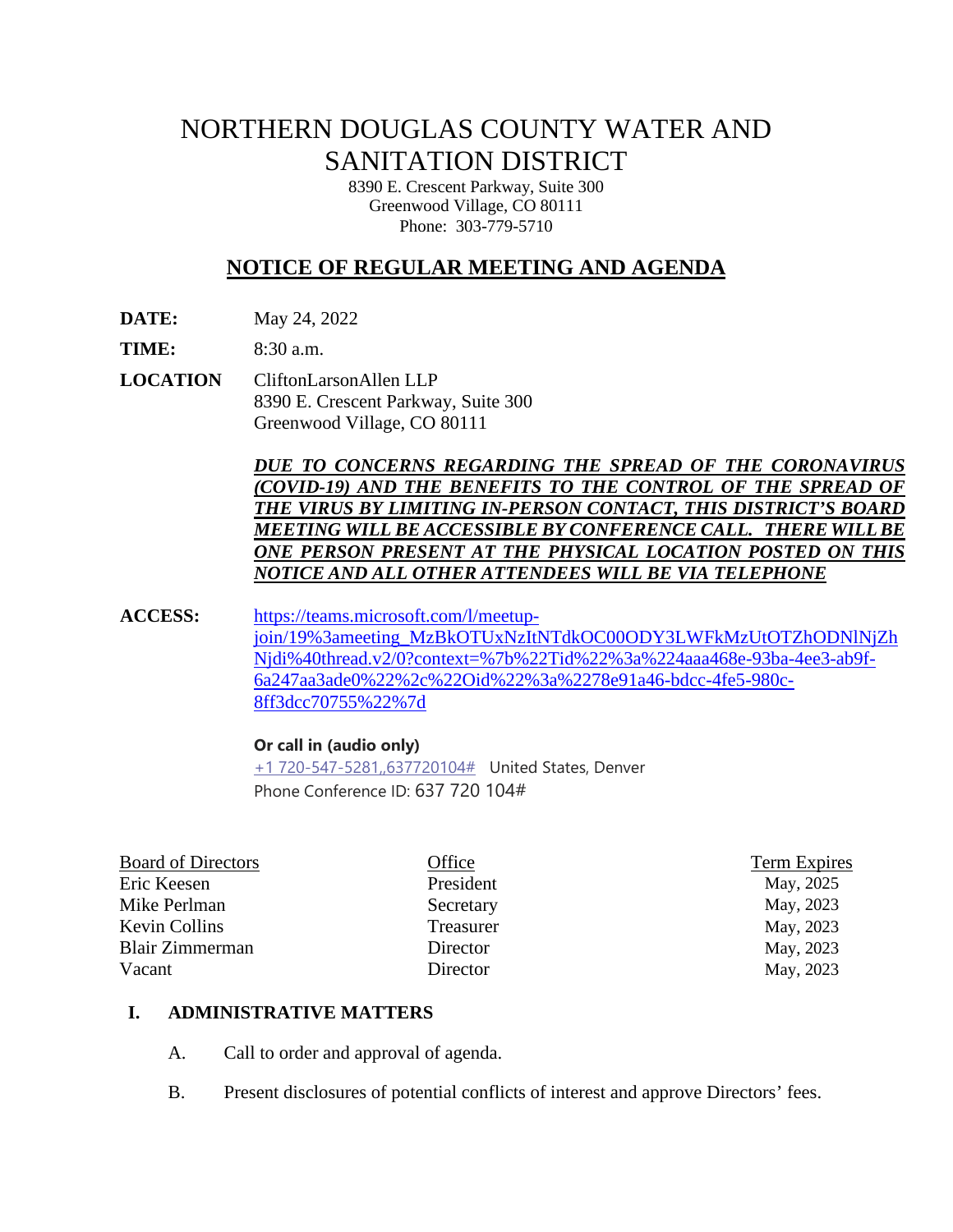- C. Confirm quorum, location of meeting and posting of meeting notices.
- D. Appointment of Blair Zimmerman to the Board of Directors.
- E. Election of Officers.
- F. Public Comment.

Members of the public may express their views to the Board on matters that affect the District that are otherwise not on the agenda. Comments will be limited to three (3) minutes per person.

G. Review and consider approval of minutes from the April 26, 2022 regular Board meeting (enclosure).

# **II. FINANCIAL MATTERS**

- A. Review, ratify and approval of claims (enclosure).
- B. Review and consider acceptance of April 30, 2022 Unaudited Financial Statements (enclosure).
- C. Other.

#### **III. MANAGER MATTERS**

- A. Discuss response from CWSD regarding backflow preventers and master meters (enclosure).
- B. Other.

#### **IV. LEGAL MATTERS**

A. Other.

# **V. ENGINEER MATTERS**

- A. Engineering Information Reports (enclosure).
- B. Discuss status of installation of new meters.
- C. Other.

# **VI. DIRECTOR MATTERS**

A. Confirm quorum for June 28, 2022 regular Board meeting.

#### **VII. OTHER BUSINESS**

A. Other.